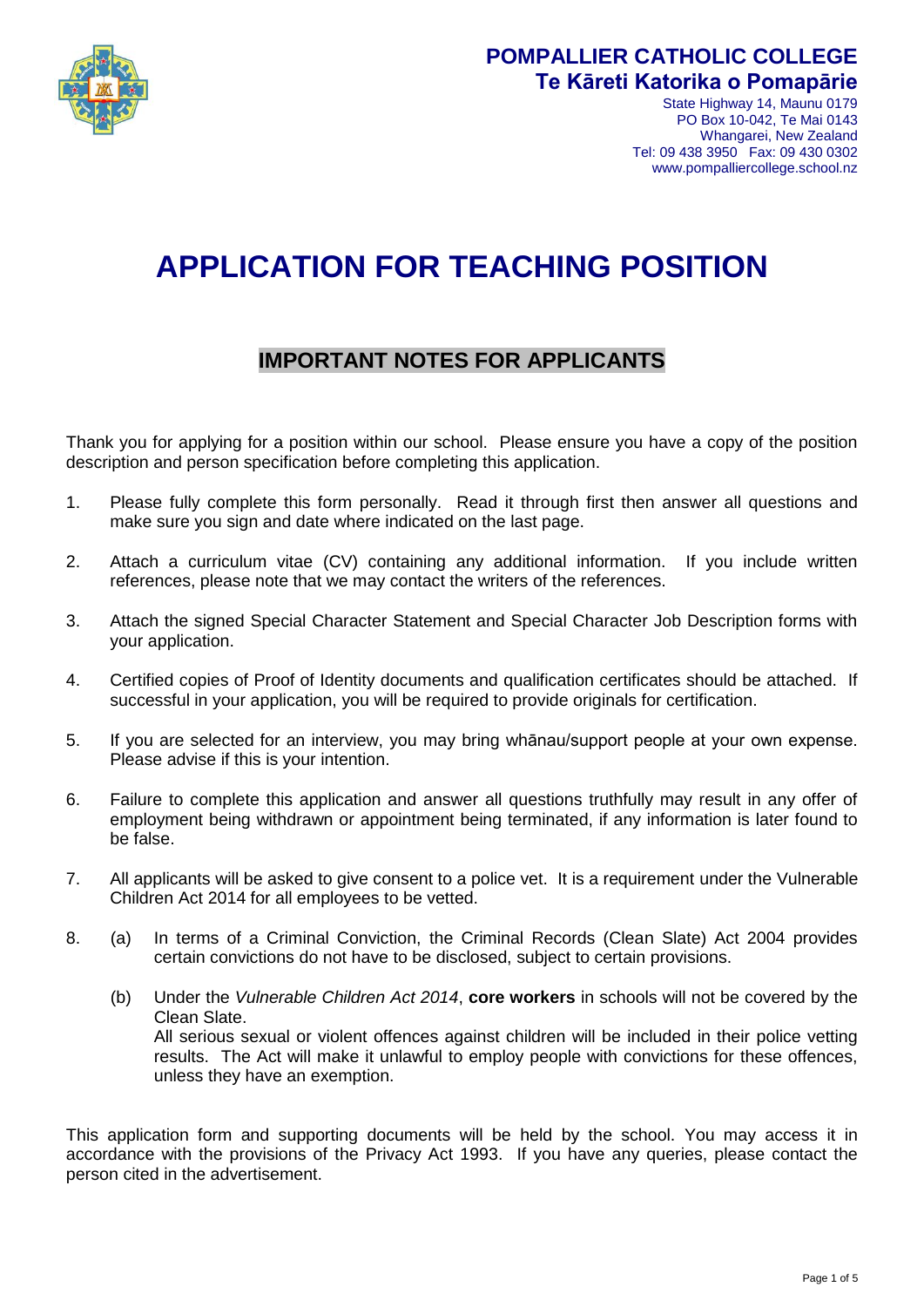

## **POMPALLIER CATHOLIC COLLEGE APPLICATION FOR TEACHING POSITION**

#### **TEACHING POSITION APPLIED FOR**

| <b>PERSONAL DETAILS</b>                                                      |    |     |               |             |                     |                        |     |     |
|------------------------------------------------------------------------------|----|-----|---------------|-------------|---------------------|------------------------|-----|-----|
| (please tick one)                                                            | Mr | Mrs | Ms<br>$\perp$ | <b>Miss</b> |                     | Other preferred title: |     |     |
| <b>Surname / Family Name:</b>                                                |    |     |               |             |                     |                        |     |     |
| First Names (in full):                                                       |    |     |               |             |                     |                        |     |     |
| Are you known by any another name(s)? (If yes, please provide details below) |    |     |               |             |                     |                        | Yes | No. |
|                                                                              |    |     |               |             |                     |                        |     |     |
| <b>Postal Address:</b>                                                       |    |     |               |             |                     |                        |     |     |
|                                                                              |    |     |               |             |                     |                        |     |     |
|                                                                              |    |     |               |             |                     |                        |     |     |
| <b>Email Address:</b>                                                        |    |     |               |             |                     |                        |     |     |
| <b>Home Phone:</b>                                                           |    |     |               |             | <b>Cell Phone:</b>  |                        |     |     |
|                                                                              |    |     |               |             | <b>Nationality:</b> |                        |     |     |
| Date of Birth:                                                               |    |     |               |             |                     |                        |     |     |

**(Please provide a certified copy of your Registration Card with your application)**

| <b>Registration Number:</b>                                            | Full:                              | <b>Provisional:</b> |  |
|------------------------------------------------------------------------|------------------------------------|---------------------|--|
| <b>Expiry Date:</b>                                                    | Subject to<br><b>Confirmation:</b> | IAT:                |  |
| If no Certificate, have you applied for a Certificate?<br>Yes /<br>No. | Date of Application:               |                     |  |
| Name of Teacher Training<br>Institute:                                 | <b>Completion Date:</b>            |                     |  |

#### **PROOF OF IDENTITY AND RIGHT TO WORK CHECK (Please circle appropriate answer)**

*Please provide certified copies of two types of identification as per the Education Council requirements (one photo ID e.g. passport, NZ Drivers Licence, and the other a record ID e.g. Birth Certificate (post 1998), IRD Number, utility bill).*

| Are you a New Zealand Citizen?             | Yes. | No. |
|--------------------------------------------|------|-----|
| If not, do you have Resident's status, or; | Yes. | No. |
| A current Work Permit                      | Yes. | No. |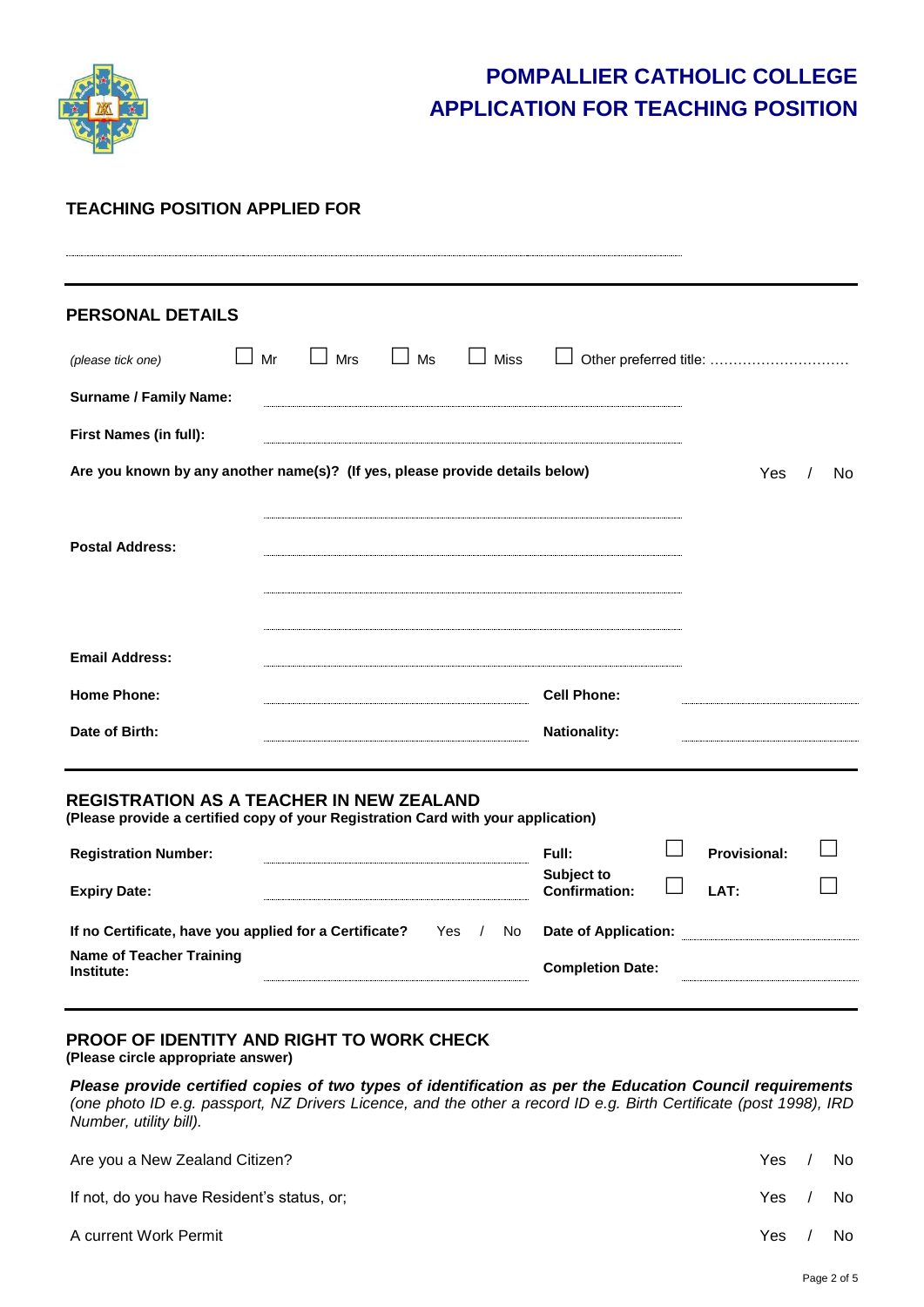#### **CRIMINAL RECORD**

*As an educational institution those working within the College are placed in positions of trust. The College therefore requests that you answer the following questions.*

| Have you ever been convicted of a crime in New Zealand (excluding those convictions<br>protected from disclosure by the Criminal Records (Clean Slate) Act 2004) or in any<br>other country?<br>Yes<br>If yes, please detail:<br>Have you ever received a Police diversion for an offence?<br>Yes<br>If yes, please detail:<br>Have you ever been convicted of a driving offence which resulted in temporary or<br>permanent loss of licence, or imprisonment?<br>Yes<br>If yes, please detail:<br>Are you awaiting sentencing or have charges pending?<br>Yes<br>If yes, please state the nature of the conviction/cases pending:<br>In addition to other information provided, are there any other factors that we should<br>know to assess your suitability for appointment and your ability to do the job?<br>Yes<br>If yes, please elaborate:<br>Have you ever been the subject of any referrals or complaints to the NZ Teachers'<br>Yes<br>Council, or the Education Council? | No. |
|--------------------------------------------------------------------------------------------------------------------------------------------------------------------------------------------------------------------------------------------------------------------------------------------------------------------------------------------------------------------------------------------------------------------------------------------------------------------------------------------------------------------------------------------------------------------------------------------------------------------------------------------------------------------------------------------------------------------------------------------------------------------------------------------------------------------------------------------------------------------------------------------------------------------------------------------------------------------------------------|-----|
|                                                                                                                                                                                                                                                                                                                                                                                                                                                                                                                                                                                                                                                                                                                                                                                                                                                                                                                                                                                      |     |
|                                                                                                                                                                                                                                                                                                                                                                                                                                                                                                                                                                                                                                                                                                                                                                                                                                                                                                                                                                                      |     |
|                                                                                                                                                                                                                                                                                                                                                                                                                                                                                                                                                                                                                                                                                                                                                                                                                                                                                                                                                                                      |     |
|                                                                                                                                                                                                                                                                                                                                                                                                                                                                                                                                                                                                                                                                                                                                                                                                                                                                                                                                                                                      | No. |
|                                                                                                                                                                                                                                                                                                                                                                                                                                                                                                                                                                                                                                                                                                                                                                                                                                                                                                                                                                                      |     |
|                                                                                                                                                                                                                                                                                                                                                                                                                                                                                                                                                                                                                                                                                                                                                                                                                                                                                                                                                                                      |     |
|                                                                                                                                                                                                                                                                                                                                                                                                                                                                                                                                                                                                                                                                                                                                                                                                                                                                                                                                                                                      |     |
|                                                                                                                                                                                                                                                                                                                                                                                                                                                                                                                                                                                                                                                                                                                                                                                                                                                                                                                                                                                      | No. |
|                                                                                                                                                                                                                                                                                                                                                                                                                                                                                                                                                                                                                                                                                                                                                                                                                                                                                                                                                                                      |     |
|                                                                                                                                                                                                                                                                                                                                                                                                                                                                                                                                                                                                                                                                                                                                                                                                                                                                                                                                                                                      |     |
|                                                                                                                                                                                                                                                                                                                                                                                                                                                                                                                                                                                                                                                                                                                                                                                                                                                                                                                                                                                      | No. |
|                                                                                                                                                                                                                                                                                                                                                                                                                                                                                                                                                                                                                                                                                                                                                                                                                                                                                                                                                                                      |     |
|                                                                                                                                                                                                                                                                                                                                                                                                                                                                                                                                                                                                                                                                                                                                                                                                                                                                                                                                                                                      |     |
|                                                                                                                                                                                                                                                                                                                                                                                                                                                                                                                                                                                                                                                                                                                                                                                                                                                                                                                                                                                      |     |
|                                                                                                                                                                                                                                                                                                                                                                                                                                                                                                                                                                                                                                                                                                                                                                                                                                                                                                                                                                                      | No. |
|                                                                                                                                                                                                                                                                                                                                                                                                                                                                                                                                                                                                                                                                                                                                                                                                                                                                                                                                                                                      |     |
|                                                                                                                                                                                                                                                                                                                                                                                                                                                                                                                                                                                                                                                                                                                                                                                                                                                                                                                                                                                      |     |
| If yes, please detail:                                                                                                                                                                                                                                                                                                                                                                                                                                                                                                                                                                                                                                                                                                                                                                                                                                                                                                                                                               | No. |
|                                                                                                                                                                                                                                                                                                                                                                                                                                                                                                                                                                                                                                                                                                                                                                                                                                                                                                                                                                                      |     |
| Have you ever been the subject of an Employer investigation?<br>Yes                                                                                                                                                                                                                                                                                                                                                                                                                                                                                                                                                                                                                                                                                                                                                                                                                                                                                                                  |     |
| Do you have a current New Zealand driver's licence?<br>Yes                                                                                                                                                                                                                                                                                                                                                                                                                                                                                                                                                                                                                                                                                                                                                                                                                                                                                                                           | No  |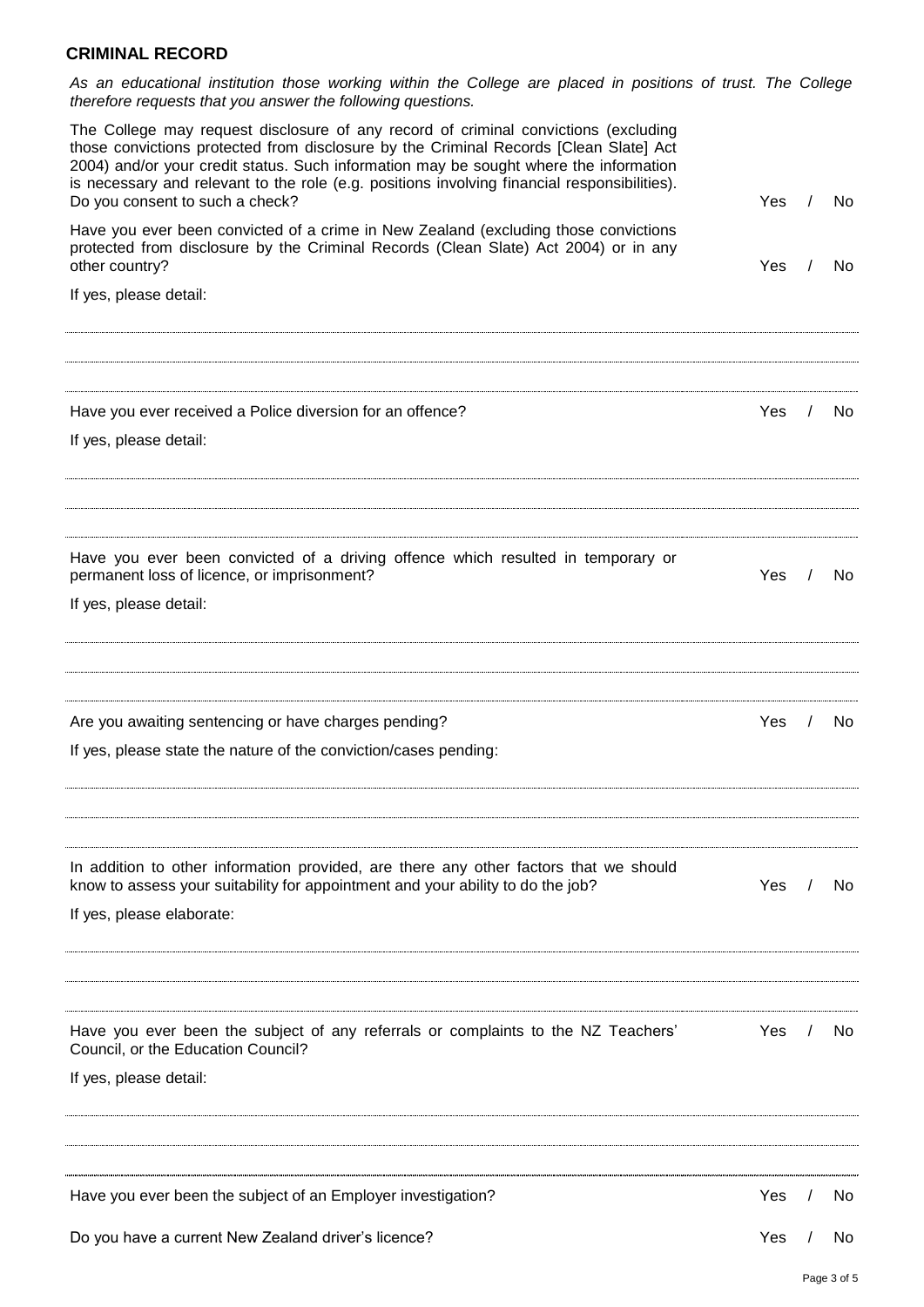#### **EDUCATIONAL QUALIFICATIONS**

**(Please list your top two levels of qualifications and provide certified copies of your qualification documents)**

| Location | Highest Qualification<br>gained |
|----------|---------------------------------|
|          |                                 |
|          |                                 |
|          |                                 |
|          |                                 |
|          | Number of years<br>completed    |

#### **EMPLOYMENT HISTORY**

**(Please list your work experience for your last three positions. If this does not cover the last 5 years, please list more work history. Use a separate page if needed.)**

| <b>Period worked</b><br>(please specify the length of<br>service) | <b>Employer's name</b> | <b>Position held</b> | <b>Reason for leaving</b> |
|-------------------------------------------------------------------|------------------------|----------------------|---------------------------|
|                                                                   |                        |                      |                           |

#### **REFEREES**

**Please provide the names of three people who could act as referees for you. At least one of these should be able to attest to your most recent work performance (please indicate in the table below). If you have included written references from people other than those recorded below, please note that we may contact the writers of these references.**

| <b>Name</b> | Contact details<br>(Organisation and email address) | Phone number(s) Relationship |  |
|-------------|-----------------------------------------------------|------------------------------|--|
|             |                                                     |                              |  |
|             |                                                     |                              |  |
|             |                                                     |                              |  |

#### **AUTHORITY TO APPROACH OTHER REFEREES**

I authorise the Board, or nominated representative, to approach persons other than the referees whose names I have supplied, to gather information related to my suitability for appointment to the position. The set of the position of the position of the set of the set of the set of the set of the set of the set of the set of the set of the set of the set of the set of the set of the set of the set

I authorise the Board, or nominated representative, permission to access any information held by the Education Council of Aotearoa New Zealand (EDUCANZ) or any other educational organisation, including information regarding matters under investigation, to gather information related to my suitability for appointment to the position. Yes / No